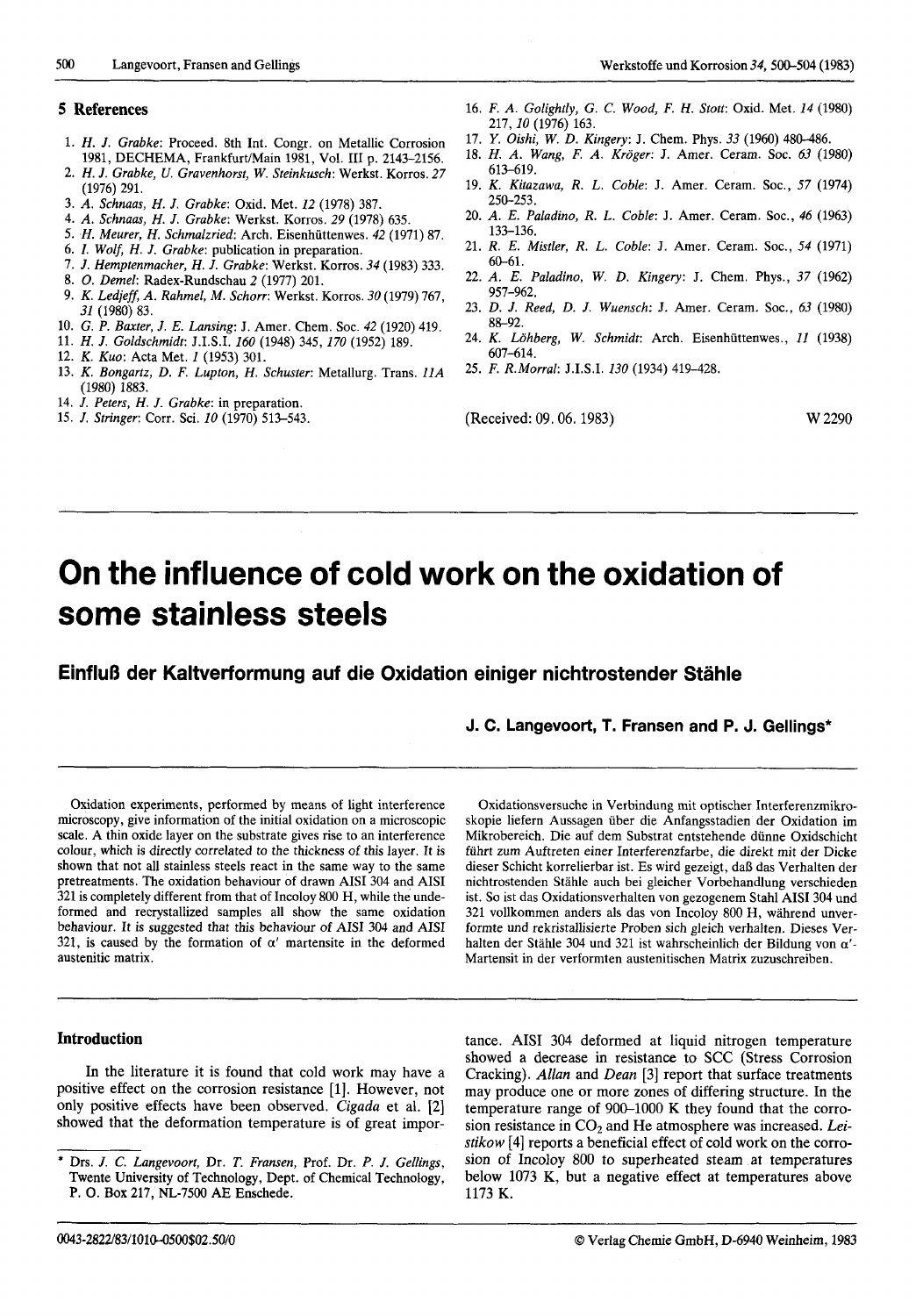There are many theories about the effects mentioned. *Cigada* et al. [2] correlate the reduced stress corrosion resistance to an increase in the level of internal microstresses. These microstresses are generated by a reciprocal reordering of the *a'* and **E** structural phases. In order to obtain more information about the change in corrosion resistance due to cold work, the investigations reported here, were concentrated on AISI 304 and Incoloy 800 H. Both steels have an austenitic structure. It is known that in AISI 304 cold work may produce some *a'* and **<sup>E</sup>**martensite in its austenite matrix, while Incoloy 800 **H,** which is one of the more stable austenites, does not show this behaviour *[5].* AISI 321, a titanium stabilized 1818 stainless steel was also used. The titanium is added to prevent sensitization i.e. the formation of grain boundary carbides, at temperatures around 900 K.

## **Experimental**

Table 1 gives the composition of the three stainless steels used in this investigation. Prior to oxidation all specimens were treated as follows:

i) heat treatment at 1370 K for 1 hr,<br>ii) heat treatment at 1220 K for 1 hr.

heat treatment at 1220 K for 1 hr.

**Table 1. Chemical composition of the steels investigated Tabelle 1. Chemische Zusammensetzung der untersuchten Stahle** 

|                                                                                                                                      | Cr. | Ni                                            |  | Ti Mn Si C S | Fe. |
|--------------------------------------------------------------------------------------------------------------------------------------|-----|-----------------------------------------------|--|--------------|-----|
| <b>AISI 304</b><br>AISI 321 17.45 10.13 0.40 1.55 0.52 0.048 0.003 bal.<br>Incoloy 800 H 19.90 31.70 0.42 0.72 0.49 0.080 0.080 bal. |     | $17.39$ $8.88$ - $1.27$ 0.70 0.044 0.017 bal. |  |              |     |

The last treatment was strictly necessary only for the stainless steels with titanium, to form titanium carbides instead of chromium carbides. For reasons of uniformity AISI 304 was also given this treatment. After both treatments the specimens were water quenched. The oxidation tests were performed with deformed and undeformed samples. All samples were ground with 220 to 800 grit Sic emery paper with water cooling and polished with 6  $\mu$ m diamond paste and 0.05  $\mu$ m alumina powder. The specimens were then cleaned ultrasonically in ethanol, electropolished (electrolyte A 2) and finally cleaned ultrasonically again. Deformed samples were obtained by drawing bars in a tensile testing machine in air and without cooling. The oxidation tests were performed in a Vacutherm vacuum chamber mounted on a Melabor microscope (Reichert) [6]. Ail photographs were made with dia-positive film in order to minimize errors in colour reproduction. The oxidation experiments were performed in a  $N_2$  atmosphere with 945 ppm O<sub>2</sub> and 25 ppm CO<sub>2</sub>. No CO was detected with a gas chromatograph **(Varian).** The gas composition was chosen because with this low oxygen content the oxidation was slow enough to be photographed at the temperatures used (770-970 **K)** -

#### **Theory**

It **is** well known that with interference microscopy the colour changes during oxidation can be used to determine the thickness of the oxide layer (complementary interference coiours) [7-91. These colour changes occur in the order straw,

reddish-yellow, red-brown, purple, violet, blue, silvery-green, yellow-green, yellow, straw, yellow-brown, dark brown. From silvery-green, colours are of second order. The corresponding thickness of the first order colours is 460, 520, 580, 630, 680 and 720 **A** (measured for FeO oxide film [7]). The relation between colour and thickness is given by

$$
\Delta = 2 \,\text{nd}\,\cos\varnothing + \Delta'
$$

where  $\Delta$  is optical path difference, d the thickness, n the refractive index and *0* the angle between refracted light and the normal to the surface plane.  $\Delta'$  is the path difference due to a phase shift at the oxide/metal interface. Unknown factors are anisotropy, inhomogeneity of the oxide and the phase shift at the oxide metal interface.

# **Results**

Figures 1-3, *4-6* show the course of oxidation of deformed AISI 304 and Incoloy 800 H, respectively. All oxidation experiments followed a parabolic law. It is difficult to make an exact comparison between the results:

- i) the determination of the time of the beginning of the experiment is not very accurate
- ii) due to the very gradual ch lnge in colour the error **in** determining the wave length of a colour at a certain time can be rather large.

The beginning of an experiment is defined as the time where the temperature of the sample has reached its final value. It took about 3 minutes to heat the sample from room temperature to 720 K. In Figures 1-3 different colours are visible on different areas on the sample. There are small crystallites where the initial oxidation is very fast but then reaches a steady state condition, and other crystallites where the initial oxidation is much slower but where the steady state will be reached. *So* after a while these slowly oxidizing crystallites catch up **on** the initially fast oxidizing crystallites. **This**  behaviour has been observed both on AISI 304 and on AISI 321. Incoloy 800 H, however, does not show this effect. Undeformed AISI 304, AISI 321 and Incoloy 800 **H** oxidize in the same way: initially some crystallites oxidize faster than others,



**Ng. 1. 9,4% deformed AISI 304. Oxidation time 1 min; temperature 770 K, a' martensite areas reddish brown, austenite areas straw Abb. 1. Zu 9,4% deformierter Stahl AISI 304. Oxidationszeit 1 mh.; T** = **770 K, a'-Martensit-Teile rost-braun, Austenit-Teile stroh-gelb**  ( **0,1 mm** )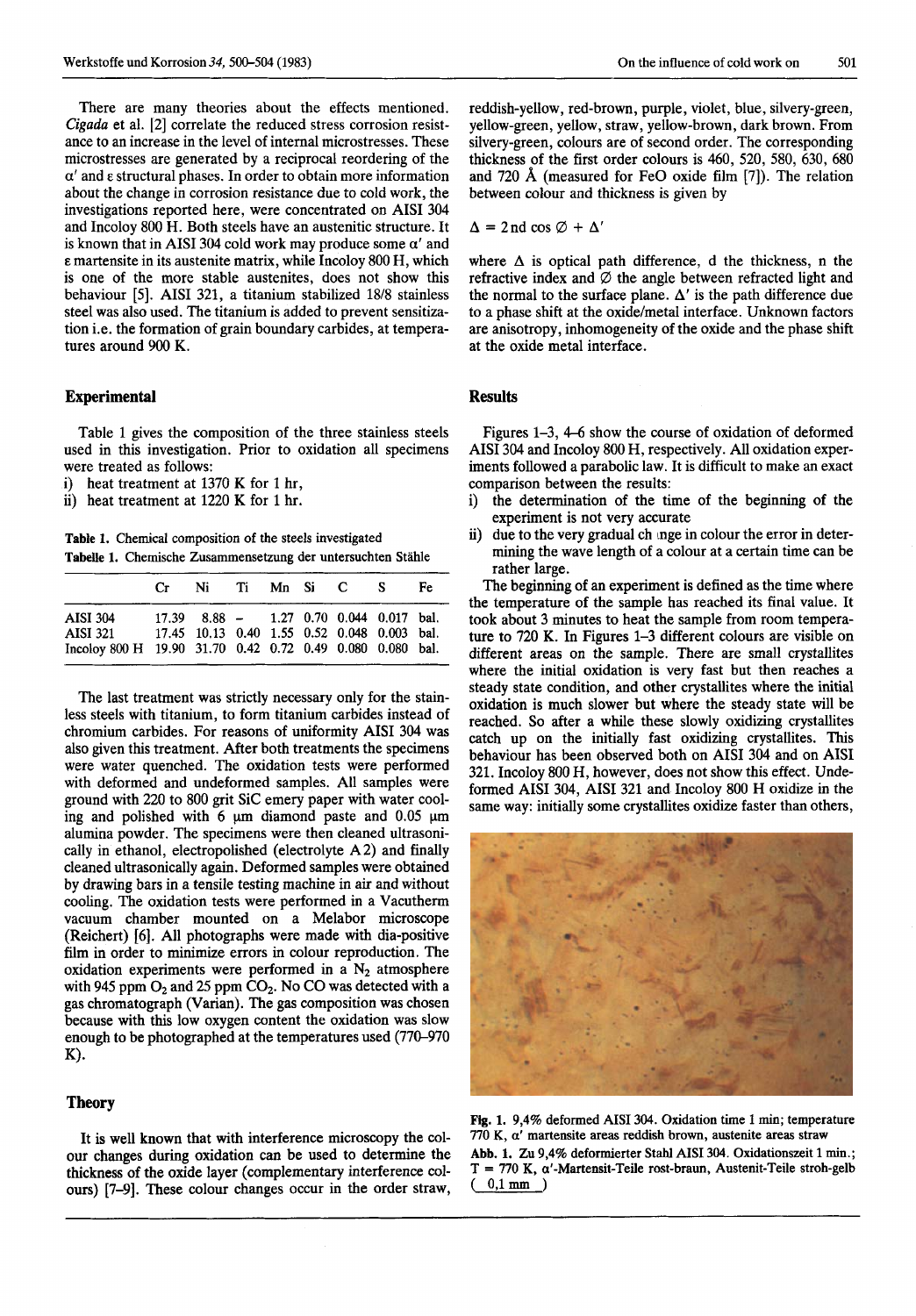

Fig. 2. As Fig. 1, oxidation time  $8$  min.  $\alpha'$  martensite area dark blue; austenite areas light blue

**Abb. 2.** Wie Abb. 1, Oxidationszeit 8 min. a'-Martensit-Teile dunkelblau und Austenit-Teile hellblau



**Fig.** *5.* **As** Fig. 4, oxidation time **7** min **Abb. 5.** Wie Abb. **4,** Oxidationszeit **7** min



Fig. 3. As Fig. 1, oxidation time 60 min.  $\alpha'$  martensite areas still dark blue; austenite areas yellow brown

**Abb. 3.** Wie Fig. 1, Oxidationszeit 60 min. a'-Martensit-Teile dunkelblau und Austenit-Teile gelbbraun



**Fig.** *6.* As Fig. **4,** oxidation time 34 min **Abb. 6.** Wie Abb. **4,** Oxidationszeit 34 min



**Fig. 4.** Incoloy 800 H, 10% elongation, oxidation time 1 min,  $T = 940$ K

**Abb. 4. Zu 10%** deformierter Stahl Incoloy 800 H, Oxidationszeit 1  $min: T = 940 K (0,1 mm)$ 

probably due to difference in crystal orientation. But after a while the oxidation rates of all crystallites are equal, and the difference in colour between the crystallites remains constant over the whole oxidation experiment.

The only difference between AISI 304 and AISI 321 is the faster oxidation of AISI 304. As might be expected sensitization did not occur with **AISI** 321. However, **AISI** 304 did not show sensitization either, because of the exposures used, and its relatively low carbon content (0.044%). This is in agreement with exposures used in literature [12, 13]. Figures 4-6 show the oxidation behaviour of Incoloy 800 H with an elongation of 10%. The different crystallites can easily be seen. The oxidation rate of all crystallites is equal for all orientations. Figure **7** shows a normal image of two planes of AISI 321. Figure 8 shows the same area but now with a multiple interference accessory (Nomarski [10-11]). The displacement of the interference line is a measure of the height difference of the two planes. The height difference shown here is about 44.6 nm. This is in good agreement with the value of 46.0 nm for FeO calculated from the data reported by *Kubaschewski* [7].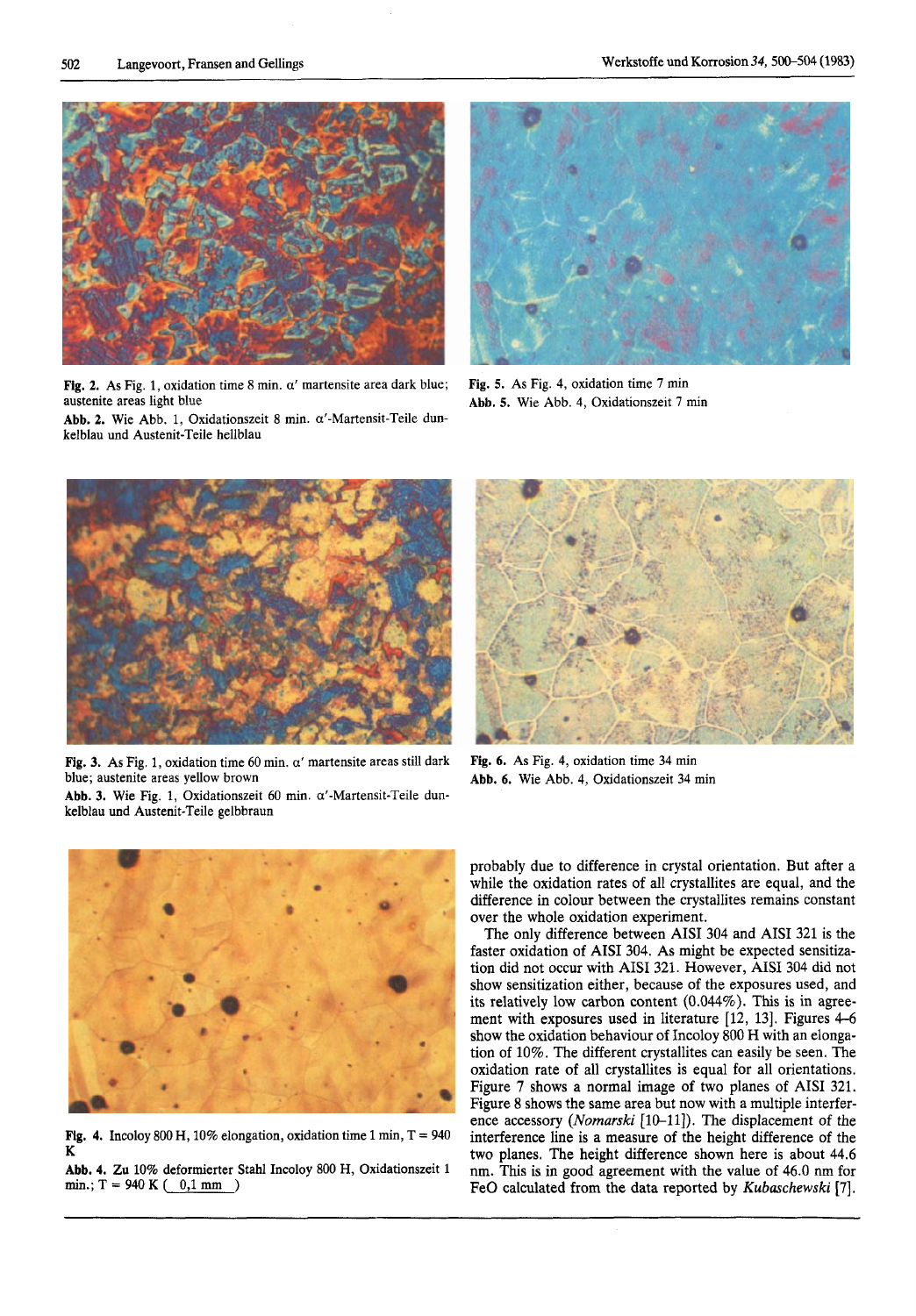

**Fig. 7.** Undeformed AISI 321; oxidation time 2 hrs,  $T = 940$  K; left dark blue and right yellow

**Abb. 7.** Undeformierter Stahl AISI 321; Oxidationszeit 2 Std., T = 940 K; linke Seite dunkelblau und rechte Seite gelb (0,1 mm)



**Fig. 8. As** Fig. *I,* with *Nomarski* interference accessory **Abb. 8.** Wie Abb. *I,* mit *Nomarski* Interferenzzubehor

Although it is expected that  $Cr_2O_3$  and  $Fe_2O_3$  are the main constituencies in the oxide, the refractive index will not be very much different for these thin layers

(FeO:  $n = 2,32$ ; Fe<sub>2</sub>O<sub>3</sub>:  $n = 2,42$  and Cr<sub>2</sub>O<sub>3</sub>:  $n = 2,5$ ).

The relationship between height difference and displacement is

$$
d = \frac{\lambda}{2a/b}
$$



**Fig. 9.** Interference lines over a small height difference Abb. 9. Interferenzlinienverschiebung durch eine Höhendifferenz

where d is the height difference, *h* the wave length, a the distance between two interference lines and b the distance between the interference lines and the displaced ones (Fig. **9).**  However, it was not possible to obtain the exact thickness of **an** oxide layer at a certain time. The differences in thickness between adjacent oxides were too small to make these visible with a Nomarski or other accessory. Also the lines are broadened too much, due to the roughness of the oxide, making it impossible to determine the height differences outside the experimental error.

## **9iscussion**

- i) Stainless steel AISI 304 and AISI 321 show the same oxidation behaviour with a decreasing corrosion resistance with increasing deformation. Since the samples were drawn below the  $M_d$  temperature (the temperature above which, even after severe cold work, no martensite is formed) of 340 K, martensite was formed within the austenitic matrix. Martensite being body centered cubic will have a higher rate of diffusion for chromium [14]. On the martensite sites the oxidation is initially fast, while after a short time the oxidation becomes very slow (Figs. 1-3), indicating that a good protective oxide has been formed. However, it will be difficult to separate the effects of cold work (increased dislocation density along slip planes and formation of martensite platelets). On the austenite matrix, the initial oxidation is much slower, but as the oxidation proceeds, these areas overtake the martensite areas and at the end of an oxidation experiment the thickness of the oxide layer is larger on the austenite than on the martensite areas.
- plus and formulate platear distance platear in the control materials in the control materials of the control material of the control material of the control of the state of the control of the state of the control of the s i) Incoloy 800 H shows another oxidation behaviour (Figures *4-6).* In contrast with *Leistikow* **[4],** who reports a beneficial effect of cold work on the oxidation resistance at temperatures below 1173 K, Incoloy 800 H was observed to oxidize faster when deformation was applied. Unlike AISI 304 and AISI 321, Incoloy 800 H showed grain boundary oxidation in all cases in this investigation (presumably due to a slight etching of the unoxidized surface). Unlike AISI 304 and AISI 321, all crystallites of Incoloy 800 H oxidized fairly homogeneously and there are no areas within the crystallites where the oxidation rate differs much from the rest of the crystallites. Leistikow [4] suggested that grain growth plays a major role in the disadvantageous effect of cold work on the oxidation resistance above 1100 K. However, at the temperatures used in this investigation no grain growth will occur and no beneficial effect of cold work has been seen (even at higher temperatures 1000-1400 K [15]).

This indicates that in Incoloy 800 H the diffusivity of ignoble alloy components such as Cr and Si along easy diffusion paths like grain boundaries does not play the most important role in this behaviour. Perhaps the defect structures of the metal and its oxide are of more importance. Due to cold work the concentration of defects in the metal is increased. In the oxide layer this may result in an increased amount of defect too, creating easy diffusion paths in the oxide layer itself and as a consequence a faster oxidation. Therefore the oxidation resistance of Incoloy 800 H decreases with increasing deformation.

Even at high temperatures (1000-1400 K) the formation of *a'* martensite has a positive influence on the oxidation resistance [15] of AISI 304 and AISI 321 which show an increasing oxidation resistance with increasing deformation at these temperatures, while the oxidation rate of Incoloy 800 H increases with increasing deformation.